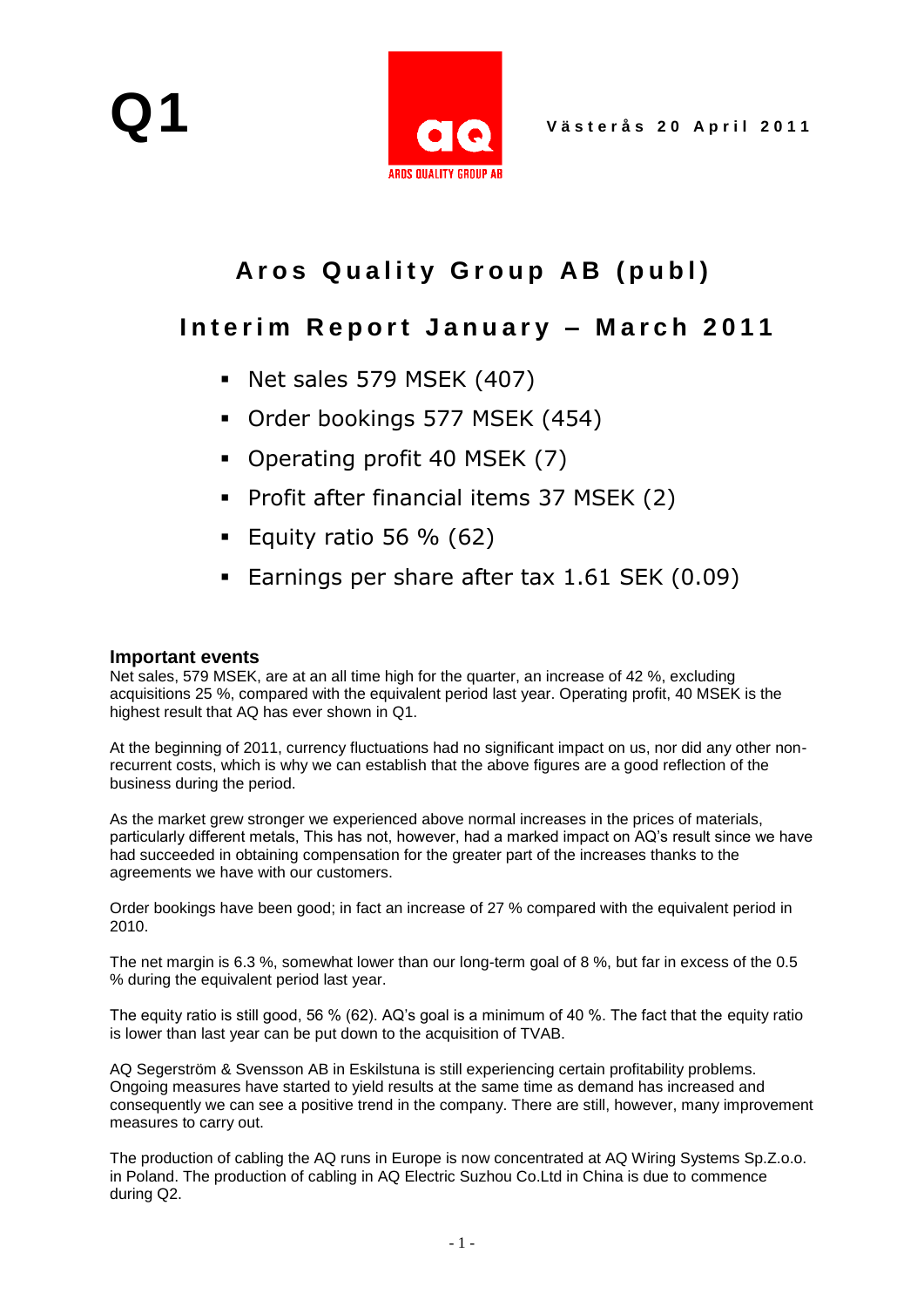#### **Information on the parent company**

The parent company, Aros Quality Group AB, focuses primarily on the management and development of the group. The parent company's turnover is made up of, as in previous years, almost exclusively the sale of administrative services to the subsidiaries. Purchases from subsidiaries are so small that they are not worth mentioning.

#### **The drawing up of the interim report**

The interim report has been drawn up in accordance with the Swedish Annual Accounts Act as well as IFRS with the application of IAS 34, Interim Financial Reporting, which contains overall demands on the wording, structure and minimum demands on information in the interim report. Those accounting and valuation principles that have been applied are the same as those applied in the latest annual accounts referring to 2010.

The report has not been examined by the company's auditors.

#### **Important assessments and evaluations for accounting purposes**

When drawing up this interim report, the group has found no items that would be particularly exposed from a risk point of view and therewith bring about significant adjustments during the forthcoming periods.

#### **Future prospects**

The board of directors is of the opinion that the group's net sales in 2011 will definitely exceed 2100 MSEK. The profit for the full year is expected to exceed the previous year with margin.

The group is striving to continue profitable growth within its business areas. The growth shall occur both organically and via acquisitions.

#### **AQ in brief**

AQ is a leading supplier to industrial customers with high demands and is listed on Aktietorget.

The group is active within two business segments: *Components,* which produces transformers, cables, mechanical components, stamped metal and plastic injection moulding, and S*ystems,* which produces systems, power and automation solutions and complete machines in close collaboration with the customers.

### **The Group's Income Statement (tkr)**

|                                          | Q1 2011    | Q1 2010  | <b>Acc 2011</b> | <b>Acc 2010</b> |
|------------------------------------------|------------|----------|-----------------|-----------------|
|                                          |            |          |                 |                 |
| Net sales                                | 578 594    | 407 014  | 578 594         | 407 014         |
| Other operating income                   | 3649       | 3 1 6 3  | 3649            | 3 1 6 3         |
| Operating expenses                       | $-542$ 153 | -402 871 | $-542$ 153      | -402 871        |
| <b>Operating profit/loss</b>             | 40 090     | 7 30 6   | 40 090          | 7 306           |
| Result from financial investments        | $-3459$    | $-5226$  | $-3459$         | $-5226$         |
| <b>Profit/loss after financial items</b> | 36 631     | 2 0 8 0  | 36 631          | 2 0 8 0         |
| Tax on profit for the year               | $-8083$    | $-1058$  | $-8083$         | $-1058$         |
| Net profit/loss for the year             | 28 548     | 1 0 2 2  | 28 548          | 1 0 2 2         |
| Earnings per share after full tax        | 1,61       | 0,09     | 1,61            | 0,09            |
| Net margin %                             | 6,3%       | 0,5%     | 6,3%            | 0,5%            |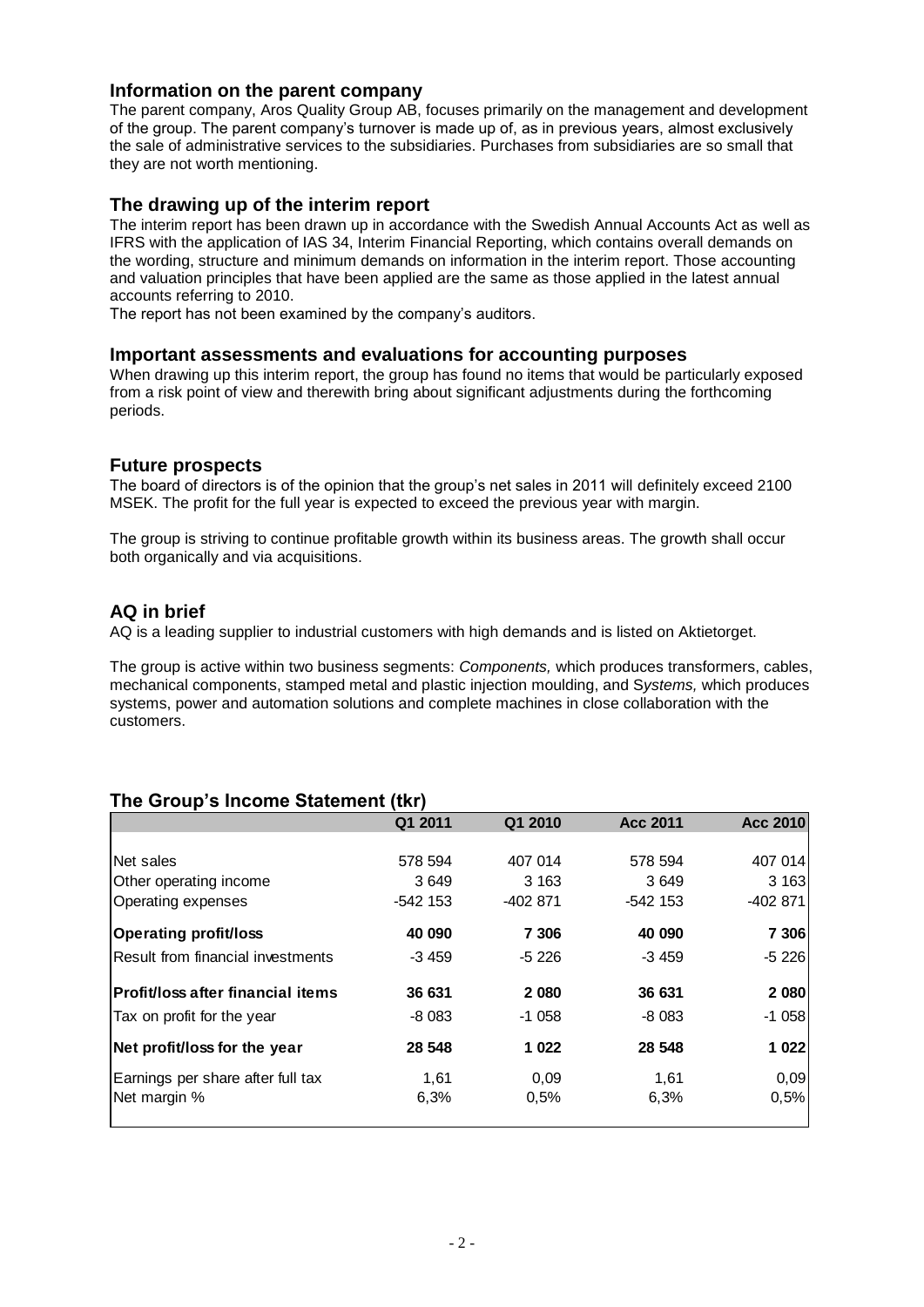## **The Parent Company's Income Statement (tkr)**

|                                          | Q1 2011 | Q1 2010 | <b>Acc 2011</b> | Acc 2010 |
|------------------------------------------|---------|---------|-----------------|----------|
| Net sales                                | 8 6 2 5 | 5 6 5 5 | 8 6 2 5         | 5 6 5 5  |
| Operating expenses                       | $-3204$ | $-5590$ | $-3204$         | $-5590$  |
| <b>Operating profit/loss</b>             | 5421    | 65      | 5421            | 65       |
| Result from financial investments        | -686    | 1571    | -686            | 1 571    |
| <b>Profit/loss after financial items</b> | 4 7 3 5 | 1636    | 4 7 3 5         | 1636     |
| Tax on profit for the year               | $-1245$ | 430     | $-1245$         | 430      |
| Net profit/loss for the year             | 3 4 9 0 | 2066    | 3 4 9 0         | 2 066    |

## **Balance Sheet (tkr)**

|                                     | <b>Group</b> |            | <b>Parent company</b> |         |
|-------------------------------------|--------------|------------|-----------------------|---------|
| <b>Assets</b>                       | Q1 2011      | Q4 2010    | Q1 2011               | Q4 2010 |
|                                     |              |            |                       |         |
| <b>Fixed assets</b>                 | 227 975      | 234 915    | 207 875               | 209 846 |
| Inventories, etc.                   | 385 820      | 388 843    |                       |         |
| Other short-term receivables        | 502 970      | 458 308    | 89 940                | 116 866 |
| Cash and bank balances              | 45 723       | 25 400     | 24 018                | 7458    |
| <b>Total assets</b>                 | 1 162 488    | 1 107 465  | 321 833               | 334 170 |
| <b>Equity and liabilities</b>       |              |            |                       |         |
| Equity                              | 646 906      | 624 701    | 280 012               | 276 523 |
| Untaxed reserves                    |              |            | 13 490                | 13 490  |
| Interest-bearing liabilities        | 90 293       | 94 080     | 0                     | 1 122   |
| Other liabilities                   | 425 289      | 388 684    | 28 330                | 43 0 35 |
| <b>Total equity and liabilities</b> | 1 162 488    | 1 107 465  | 321 833               | 334 170 |
|                                     |              |            |                       |         |
| lSoliditv                           | 56%          | <b>56%</b> | 90%                   | 86%     |

## **Cash Flow Analysis (tkr)**

|                                            | <b>Group</b>    |                 | <b>Parent company</b> |          |
|--------------------------------------------|-----------------|-----------------|-----------------------|----------|
|                                            | <b>Acc 2011</b> | <b>Acc 2010</b> | Acc 2011              | Acc 2010 |
| Net operating profit/loss                  | 40 090          | 7 306           | 5421                  | 65       |
| Result from financial investments          | $-3459$         | $-3201$         | 465                   | 340      |
| Income tax paid                            | $-8511$         | -1 374          | $-1245$               | 430      |
| Non-cash transactions                      | 14 815          | 10 100          |                       | 0        |
| Changes in working capital                 | $-11932$        | 21 415          | 12 221                | 49 612   |
| <b>Cash-flow from operating activities</b> | 31 003          | 34 246          | 16 869                | 50 446   |
| Cash flow from operating activities        | $-6261$         | $-7704$         | 813                   | $-28793$ |
| Cash flow from financing activities        | $-3787$         | $-19615$        | $-1122$               | $-9652$  |
| Increase/reduction of liquid funds         | 20 955          | 6927            | 16 560                | 12 001   |
| Liquid funds at beginning of year          | 25 400          | 36 369          | 7458                  | 15 878   |
| Exchange rate difference in liquid funds   | $-632$          | $-685$          | 0                     |          |
|                                            |                 |                 |                       |          |
| Liquid funds at end of period              | 45 723          | 42 611          | 24 018                | 27 879   |